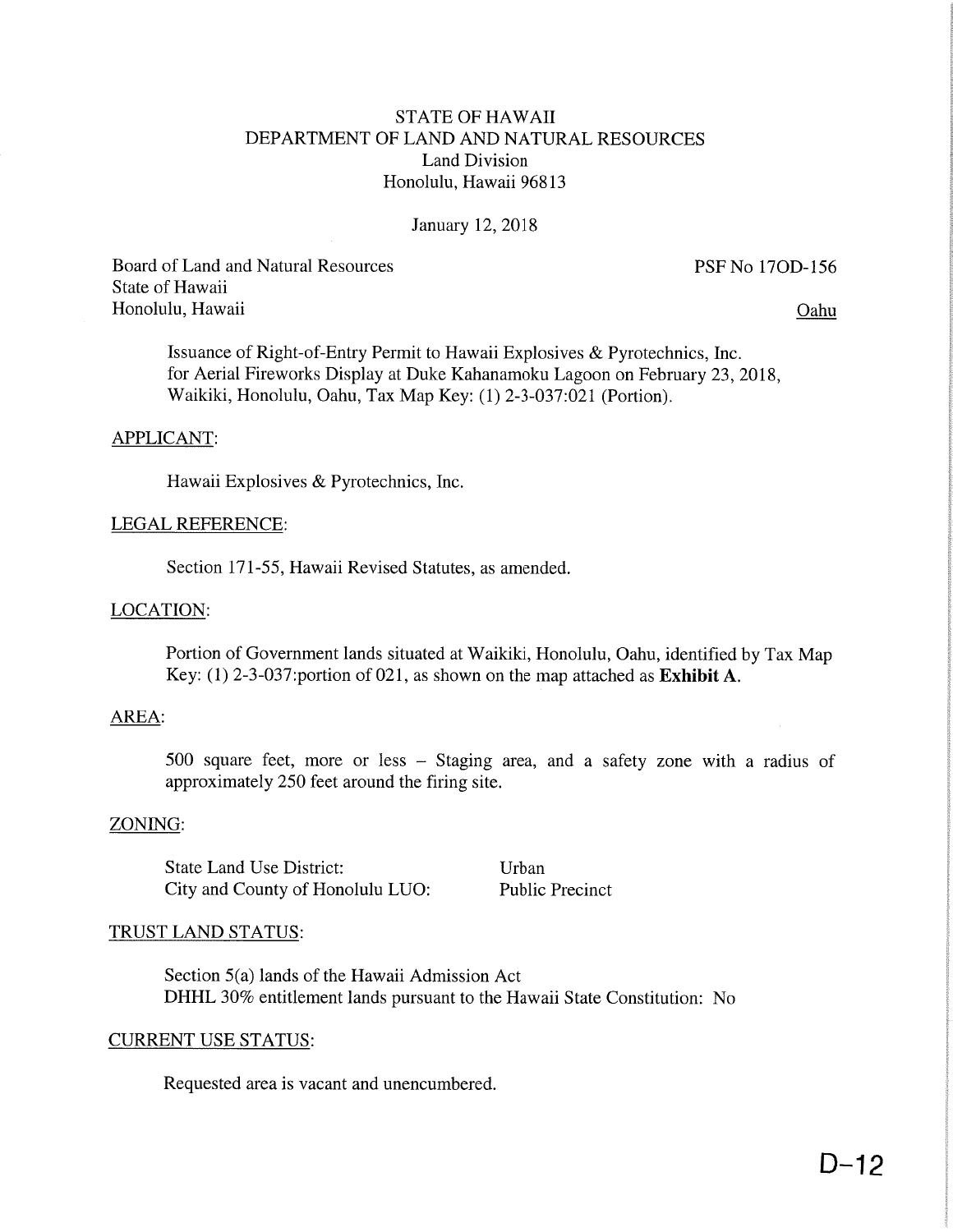BLNR- Issuance of ROE to Hawaii Page 2 January 12, 2018 Explosives& Pyrotechnics, Inc.

### CHARACTER OF USE:

Set up and conducting aerial fireworks display.

#### TERM:

Between 12:00 p.m. to 10:00 p.m. on February 23, 2018.

# RENTAL:

One-time payment of \$550. See Remarks Section for breakdown of costs.

# COLLATERAL SECURFTY DEPOSFT:

None.

# CHAPTER 343 - ENVIRONMENTAL ASSESSMENT:

In accordance with Hawaii Administrative Rule Section 11-200-8 and the Exemption List for the Department of Land and Natural Resources concurred with by the Environmental Council and dated June 5, 2015, the subject request is exempt from the preparation of an environmental assessment pursuant to Exemption Class No. 1, Item 51. See Exhibit B.

#### DCCA VERIFICATION:

| Place of business registration confirmed: | YES X | NO. |
|-------------------------------------------|-------|-----|
| Registered business name confirmed:       | YES X | NO. |
| Applicant in good standing confirmed:     | YES X | NO. |

#### REMARKS:

Hawaii Explosives & Pyrotechnics, Inc. (HE) is requesting the issuance of a right-ofentry permit for the set-up and firing of fireworks display at Duke Kahanamoku Lagoon on February 23, 2018 for Special Event Fireworks Display events.

The set-up and firing of the aerial fireworks display for these events will include the staging area, consisting of 500 square feet, and the firing of the aerial fireworks display from 12:00 p.m. to 10:00 p.m. on February 23, 2018, at Duke Kahanamoku Lagoon as shown on the attached map (see Exhibit A).

Staff is recommending that a charge of \$500 be imposed to cover the exclusive use of the safety zone as shown on Exhibit A. The total cost for this right-of-entry, which includes the staging area of \$50 will be \$550.

Applicant has not had a lease, permit, easement or other disposition of State lands terminated within the past five years due to non-compliance with such terms and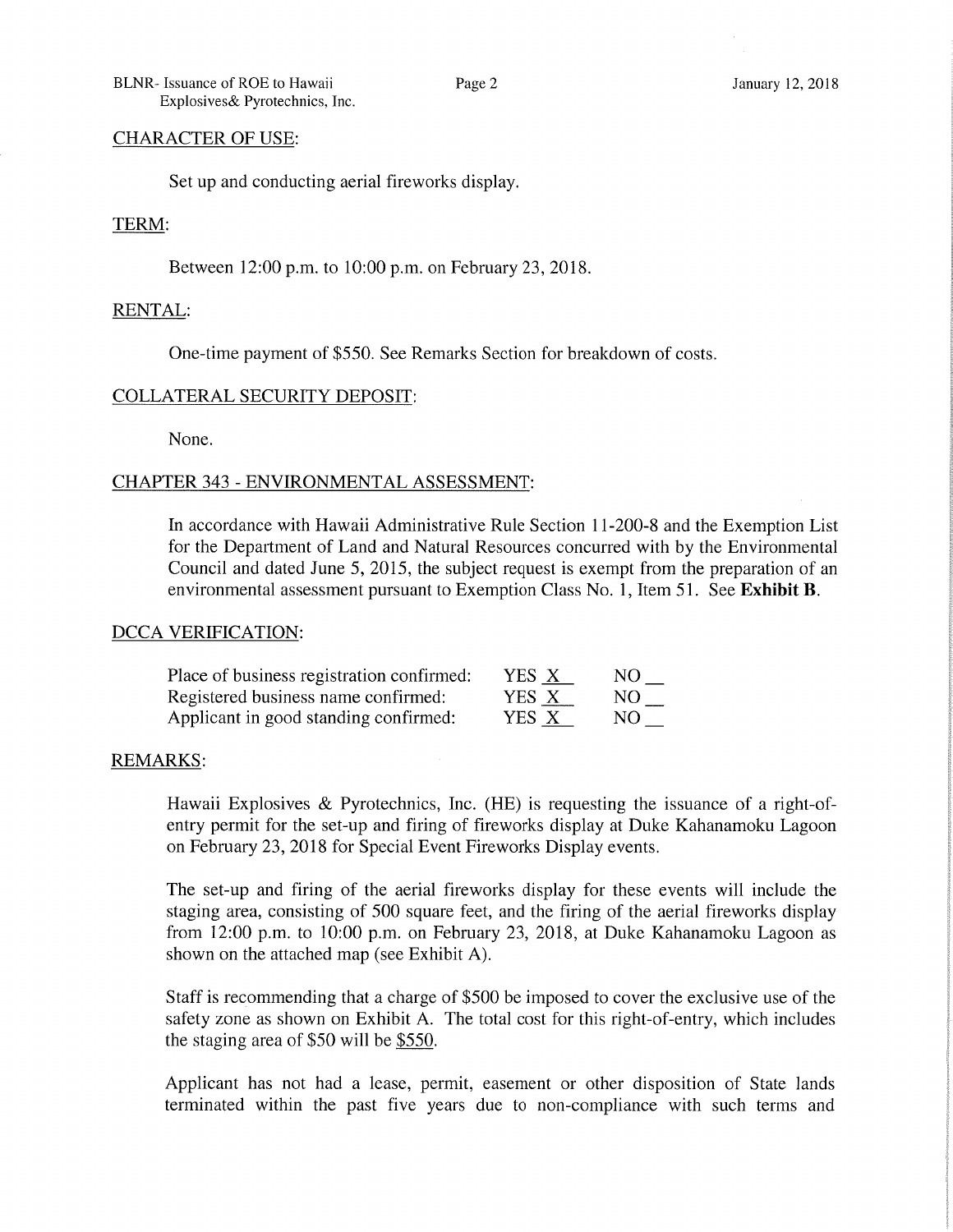BLNR- Issuance of ROE to Hawaii Explosives& Pyrotechnics, Inc.

conditions. OCCL has no comments on the subject request. There are no pertinent issues or concerns. Staff does not have any objection to this request.

RECOMMENDATION: That the Board:

- 1. Declare that, after considering the potential effects of the proposed disposition as provided by Chapter 343, HRS, and Chapter 11-200, HAR, this project will probably have minimal or no significant effect on the environment and is therefore exempt from the preparation of an environmental assessment.
- 2. Authorize the issuance of a right-of-entry permit to Hawaii Explosives & Pyrotechnics, Inc. covering the subject area for aerial fireworks display purposes under the terms and conditions cited above, which are by this reference incorporated herein and further subject to the following:
	- A. The standard terms and conditions of the most current right-of-entry permit form, as may be amended from time to time;
	- B. Such other terms and conditions as may be prescribed by the Chairperson to best serve the interests of the State.

etfully Submitted. Cal **M**ivahara

Shofreline Disposition Specialist

APPROVED FOR SUBMITTAL:

 $\mathbb{Z}$  $Q$  c Suzanne D. Case, Chairperson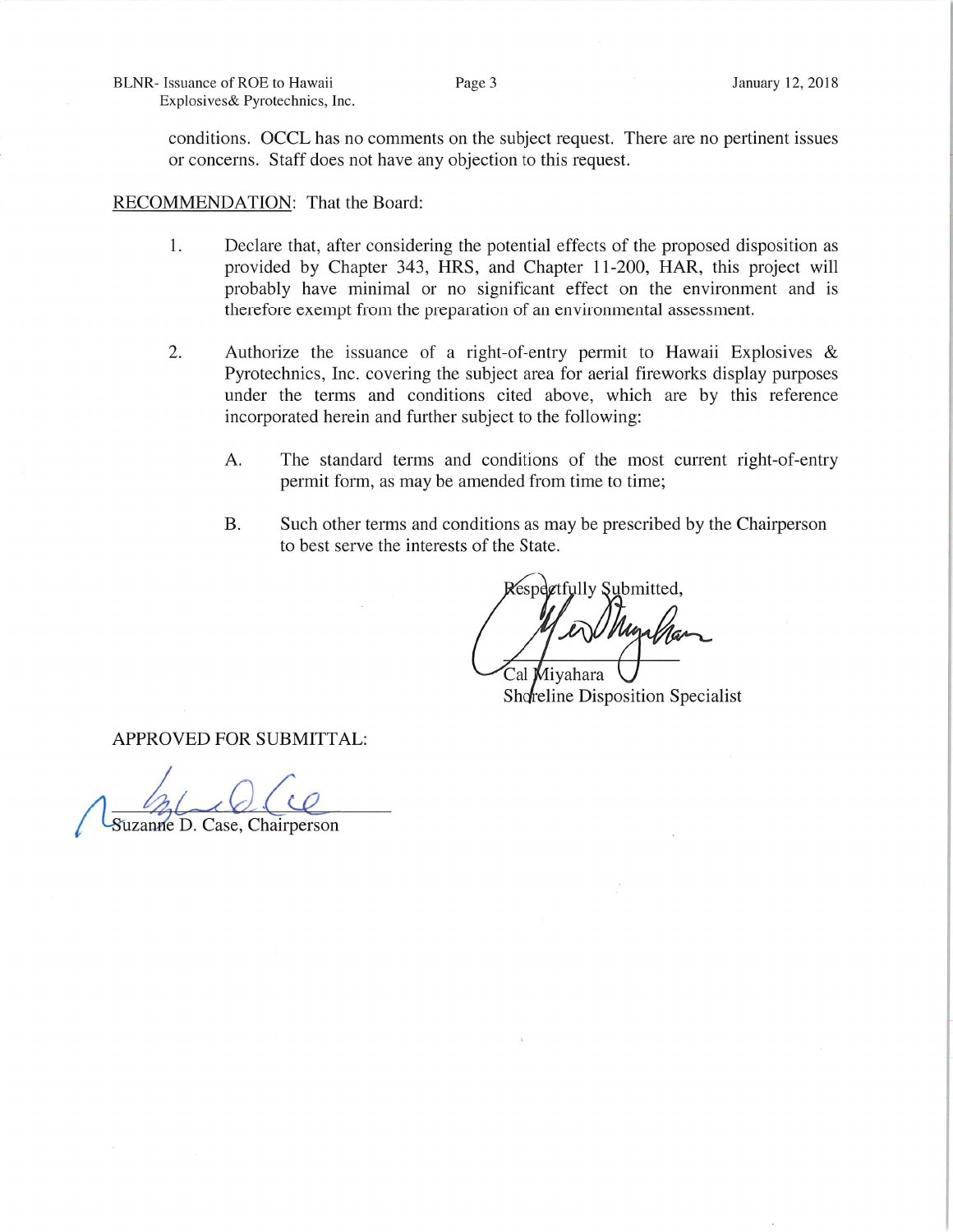BLNR- Issuance of ROE to Hawaii<br>Explosives& Pyrotechnics, Inc.



# Tax Map Key: (1) 2-3-037:021 (Portion)

# **Exhibit A**